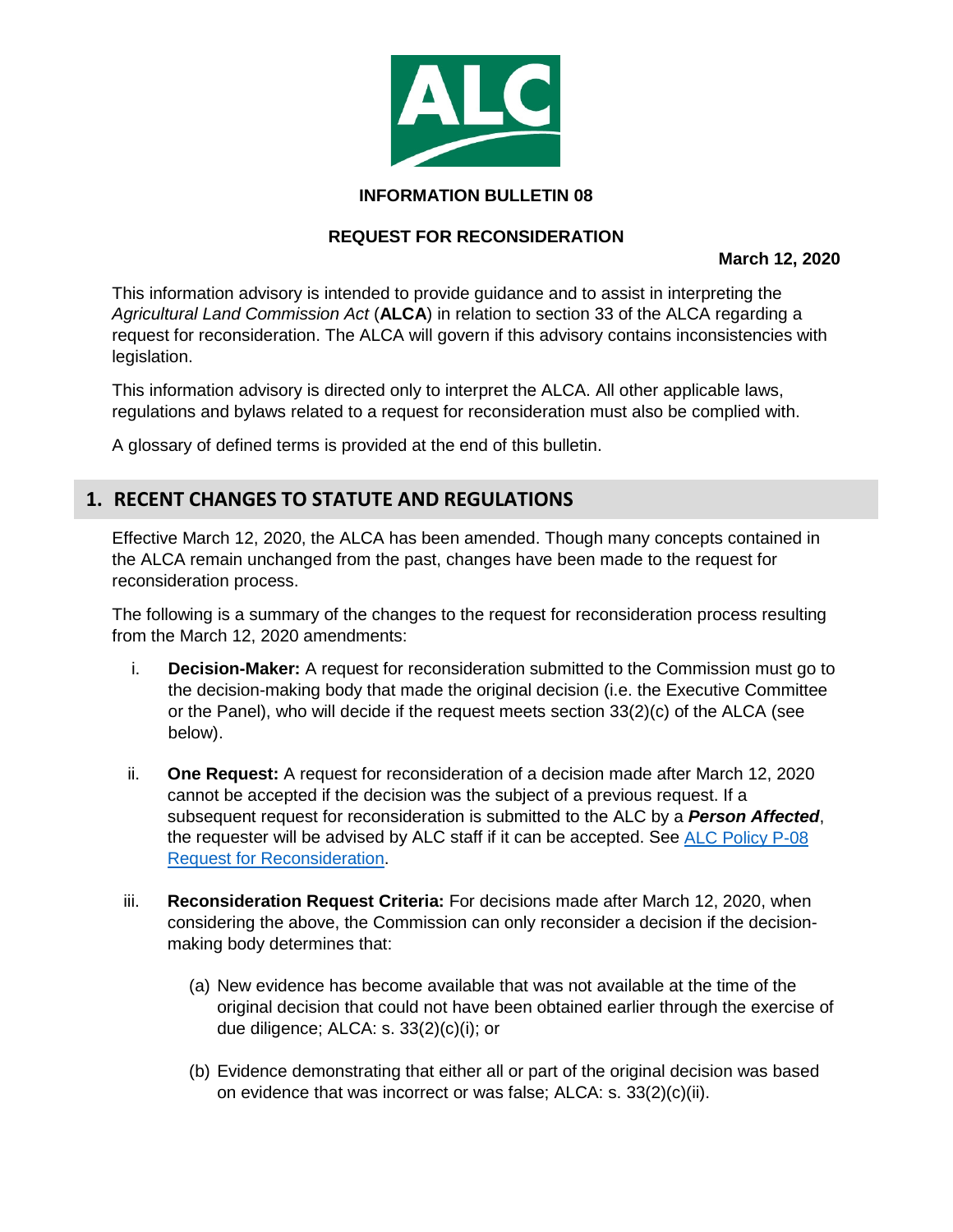- iv. **Time Limit:** While *Bill 15-2019* contemplates a new 90 day time limit for the submission of a request for reconsideration once a decision has been released, implementation of **Bill 15-2019** is being phased and this condition will take effect at a later date to be determined by the Provincial Government. For this reason, an affected person will have one year, as established by [ALC Policy P-08 Request for Reconsideration,](https://www.alc.gov.bc.ca/assets/alc/assets/legislation-and-regulation/policies/alc_-_policy_p-08_-_request_for_reconsideration.pdf) or until such time as section 33(2)(a) in *Bill 15-2019* takes effect, whichever date is sooner, to make a request for reconsideration.
- v. **Section 6(2) ALCA:** If a request for reconsideration meets the criteria outlined in s. 33(2) of the ALCA, then the decision makers must apply s. 6(2) of the ALCA when reconsidering the original decision in accordance with s.39(3)(a) of the ALCA.

## **2. DECISIONS MADE AFTER MARCH 12, 2020**

For decisions made after March 12, 2020, the Commission can only reconsider a decision if the decision-making body determines that the request meets the above criteria.

# **3. DECISIONS MADE BEFORE MARCH 12, 2020**

For decisions made before March 12, 2020, the following will apply;

- i. **Decision-Maker:** The request for reconsideration will be sent to the original decisionmaking body; which may be the Executive Committee or a Panel.
- ii. **Reconsideration Request Criteria:** For decisions made prior to March 12, 2020, the Commission can only reconsider a decision if the original decision-making body determines that the request meets the criteria for reconsideration as described in s. 33(1) of the Agricultural Land Commission Act as it was before March 12th, 2020.
- i. **Time Limit:** For all decisions made prior to March 12, 2020, an applicant or *Person Affected* will have one year from the release of the decision to submit a request for reconsideration, as established by [ALC Policy P-08 Request for Reconsideration.](https://www.alc.gov.bc.ca/assets/alc/assets/legislation-and-regulation/policies/alc_-_policy_p-08_-_request_for_reconsideration.pdf)
- ii. **Section 6(2) ALCA:** If a request for reconsideration meets the criteria in s. 33(1) of the ALCA as it was before March 12th, 2020, then the decision makers must apply s. 6(2) of the ALCA when reconsidering the original decision in accordance with s.39(3)(a) of the ALCA.